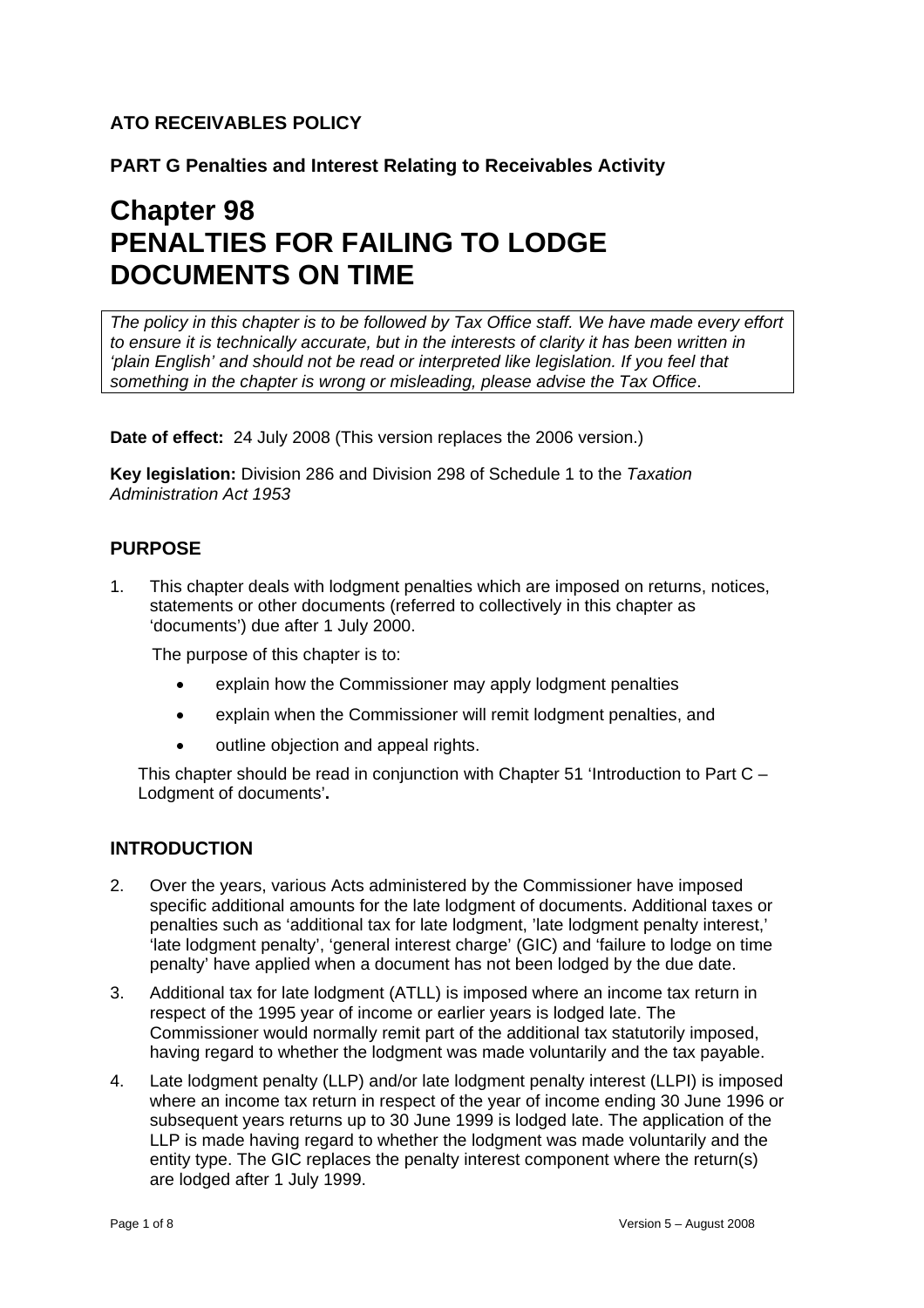- 5. Penalties for failing to lodge documents on time or in the approved form (FTL penalty) are imposed on documents with a due date on or after 1 July 2000 (except for fringe benefits tax (FBT), in which it applies for the year beginning 1 April 2001 and later years). The amount of penalty is calculated using a base penalty amount, which is one penalty unit for every 28 days (or part thereof) that the document is late, up to a maximum of 5 penalty units. The base penalty amount will be increased if the entity is a medium or large entity.
- 6. The amount of FTL penalty is based upon the period of time that an approved form is outstanding. It is not dependent upon any tax assessed, tax payable or unpaid amounts. This makes the FTL penalty distinguishable from other penalties and charges, such as GIC or LLPI.
- 7. Objection and appeal rights will exist where the Commissioner refuses to any extent to remit the FTL penalty, and the amount of the penalty remaining is more than 2 penalty units.
- 8. The policy principles outlined in this chapter, and in Taxation Rulings IT 2214 and IT 2372 should be considered in decisions made in respect of ATLL and LLP. Decisions in relation to LLPI should be made with regard to the policy principles outlined in Chapter 93 'General interest charge'

# **POLICY**

## **Application of FTL penalty**

- 9. The law imposes a penalty if a document is not lodged in the approved form by the due date. However, the penalty does not become payable until the Commissioner gives written notice of the liability to pay the penalty, and the reasons why the taxpayer is liable to pay the penalty.
- 10. Notification of the penalty may be made either before lodgment of the late document or following lodgment of the late document. If the taxpayer is notified of the penalty before the lodgment of the relevant document, the Commissioner may later increase the penalty up to the date the document is lodged in the approved form (to the statutory maximum).
- 11. At law, FTL penalty applies separately to each lodgment or notification of a tax related liability. However, where separate obligations are required to be reported on the one document, for example, on an activity statement, generally **only one** FTL penalty will be applied to the document.
- 12. Broadly, the Tax Office's policy is that a penalty will be applied if a document is not lodged in the approved form by the due date, and it:
	- (i) **places the efficient operation of the taxation system at risk or**
	- (ii) **provides a significant benefit or advantage to the late or non lodger over the general community, or**
	- (iii) **erodes community confidence in the taxation system.**
- 13. Examples of the policy described in the previous paragraph include:
	- (i) revenue collections are often contingent on timely lodgments
	- (ii) pay as you go (PAYG) withholding annual reports reconcile amounts withheld from employees
	- (iii) large entities may gain cash flow advantages by delaying lodgment (by delaying updates to PAYG instalment rates)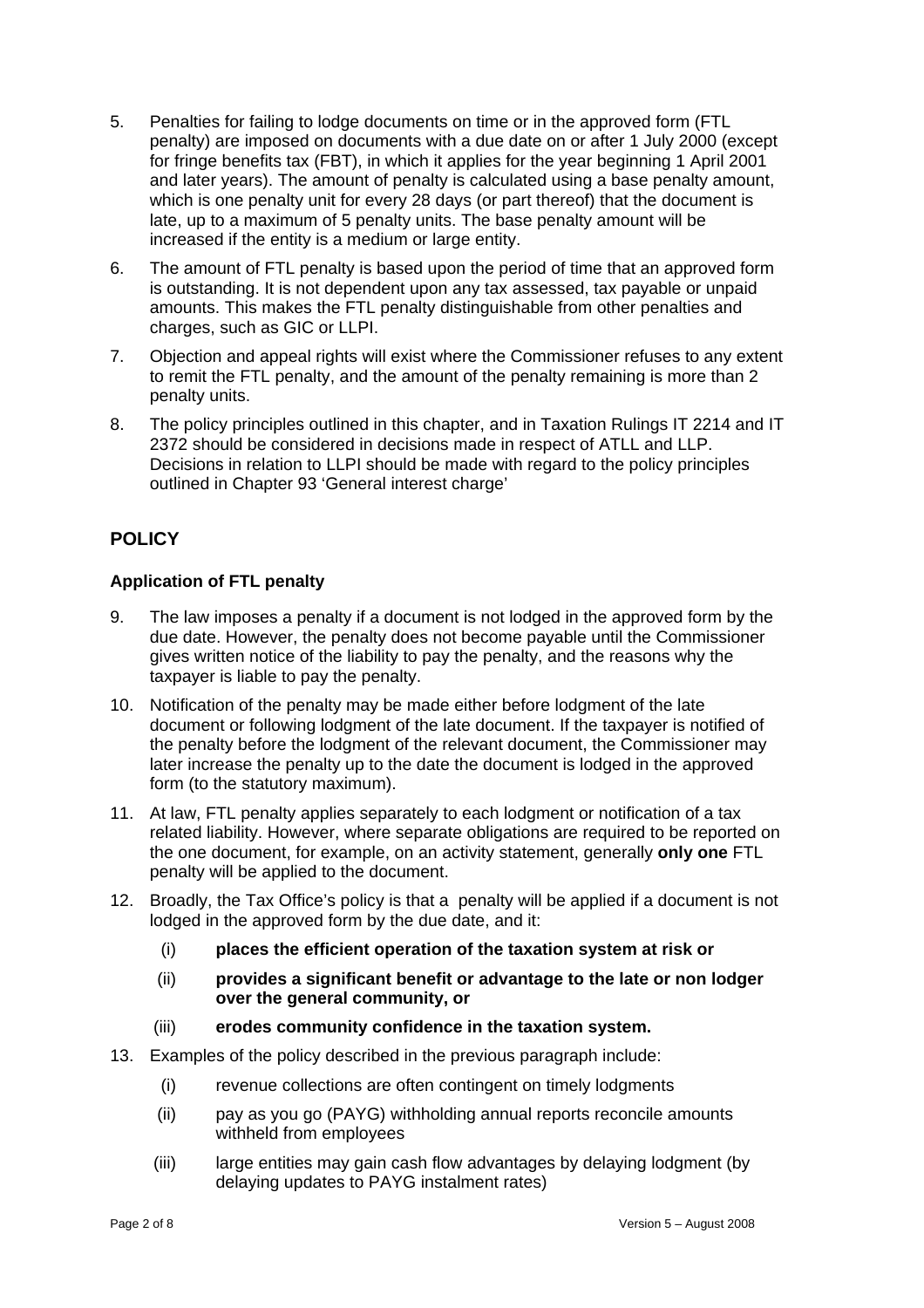- (iv) information from large entities is valuable to the Tax Office in managing compliance risks
- (v) the community expects penalties to be administered fairly, with those who avoid reporting on time sanctioned, and those who are trying to do the right thing given reasonable opportunity to comply.
- 14. The Commissioner seeks to apply lodgment penalties in such a way that it will positively influence lodgment behaviours.
- 15. In deciding whether to apply FTL penalty the Commissioner will have regard to:
	- (i) the compliance history of the taxpayer
	- (ii) the effort taken by the Tax Office to obtain lodgment
	- (iii) the value of the information required
	- (iv) whether the taxpayer has had an opportunity to comply
	- (v) whether the taxpayer is aware of their lodgment obligation and the consequences of not meeting that obligation
	- (vi) any contact the taxpayer may have had with the Tax Office prior to the due date for lodgment
	- (vii) the length of time the document was overdue
	- (viii) the likelihood that application of FTL penalty will improve on time lodgment behaviour.
- 16. The Commissioner may use an automated system to apply an FTL penalty to documents which are lodged late. A series of filters are applied to account for short delays in postal or transmission, to exclude low value documents such as refunds, and to ensure one-off mistakes are not penalised.
- 17. The Commissioner may also apply penalty for non lodgment by:
	- (i) using an automated system after the due date to apply penalty to the outstanding documents of selected groups of taxpayers
	- (ii) tax officers applying penalty after the lodgment due date to unlodged documents on a cases by case basis.
- 18. In applying FTL penalty, the Commissioner must determine the 'size' of the entity at the time a document is required to be lodged, as the base penalty amount is increased if the entity is a medium or large entity. This requirement means that the Tax Office, in certain circumstances, may need information that is not currently available within its operating systems. For example, to use the 'assessable income test' to determine the 'size' of an entity, we need to know the assessable income of the entity for the current financial year. This is not possible where the entity has not lodged its income tax return for that year.
- 19. If information is not readily available, it will not always be possible to apply more than one of the three size tests available within the law. Consequently, the Commissioner will generally use the client's withholder status to determine an entity's size. Where a client does not have a withholder status, the base penalty amount will not be increased.
- 20. GIC will apply to any FTL penalty which remains unpaid after the due date for payment. Remissions for any GIC applied will be in accordance with the policy outlined in Chapter 93 'General interest charge'.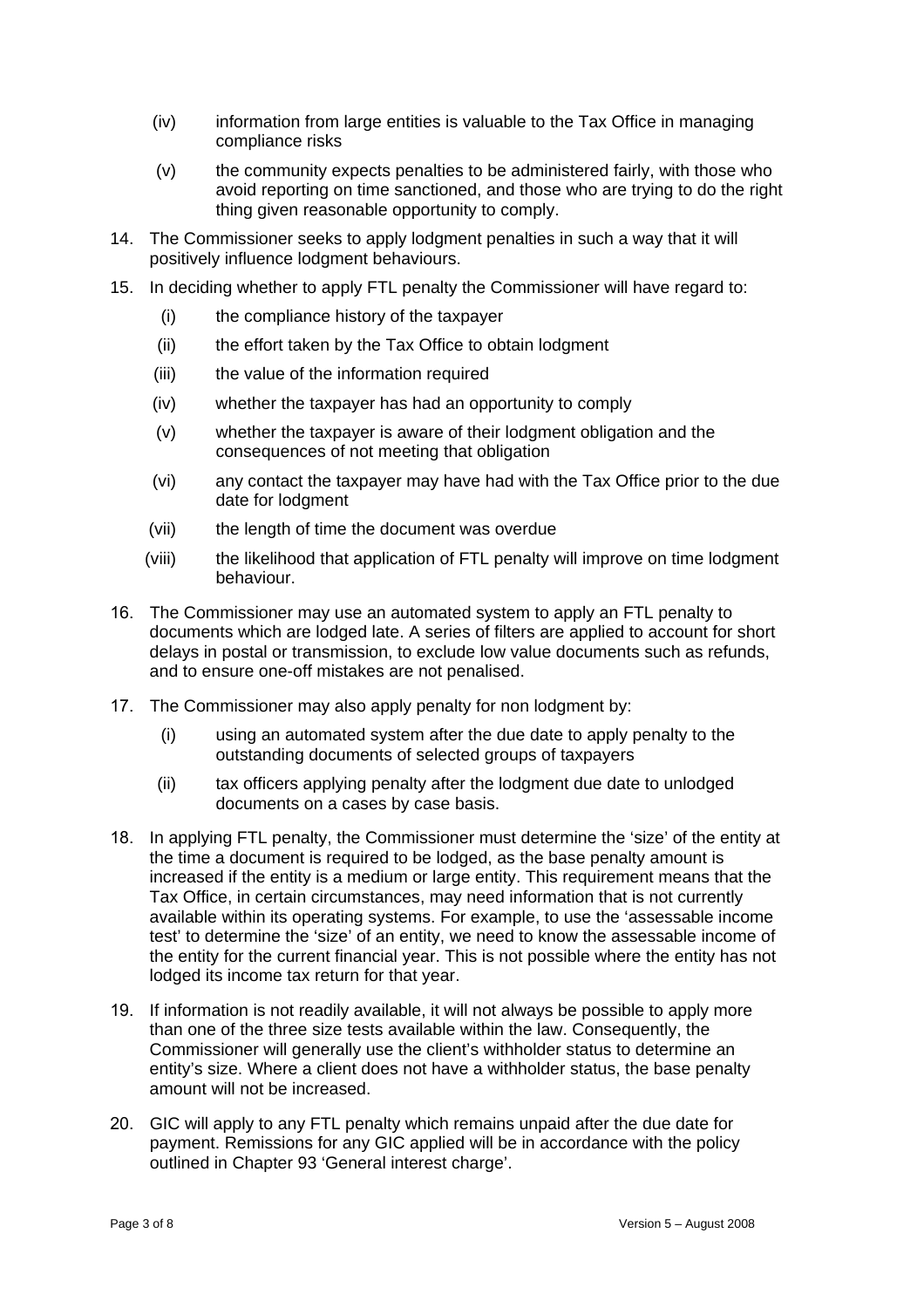## **Consolidations**

- 21. The head company of a consolidated group is required to lodge two activity statements – one for the consolidated PAYG instalment of the group, and the other for any other obligations it may have in it's own right (goods and services tax (GST), FBT instalments etc). The application of FTL penalty applies to both these activity statements separately.
- 22. FTL penalty will not apply to a notice of choice to consolidate. In order for a group to consolidate, the head company of a consolidated group is required to lodge a notice of choice to consolidate, prior to or at the time of lodgment of the consolidated income tax return. If the head company does not give the notice of choice to consolidate by the time it lodges the consolidated income tax return, it cannot be treated as a consolidated group unless the Commissioner grants a deferral of time to lodge the notification.

## **Remission of FTL penalty**

- 23. The Commissioner has discretion to remit FTL penalty in full or in part, depending on the circumstances that led to the failure to lodge on time.
- 24. A decision on a request for remission of penalty will be made having regard to:
	- (i) the facts of each individual case including:
		- a information provided by the taxpayer or their tax agent, and
		- b any other information available to the Commissioner.
	- (ii) the taxpayers' charter and the compliance model
	- (iii) Chapter 1 'Principles underlying the ATO Receivables Policy', and
	- (iv) the policy guidelines contained in this chapter.
- 25. Where the Commissioner is satisfied that a remission of penalty is warranted, either in full or in part, it will be remitted.
- 26. Full remission of FTL penalty will be granted where the taxpayer or their tax agent can establish that circumstances beyond their control existed which reasonably impacted on their ability to lodge the document on time.
- 27. Generally, FTL penalty will only be remitted after the outstanding document has been lodged.

#### **Requests for remission**

- 28. A taxpayer is entitled to request a remission of FTL penalty.
- 29. Requests for remission should fully outline the reasons for the delay in lodgment and the steps the taxpayer has taken to lodge the overdue documents.
- 30. The Tax Office may ask for the remission request to be made in writing. This would be likely where:
	- (i) the document at the time of making the remission request is still outstanding or
	- (ii) the penalty has been applied on an unlodged document as a result of compliance action or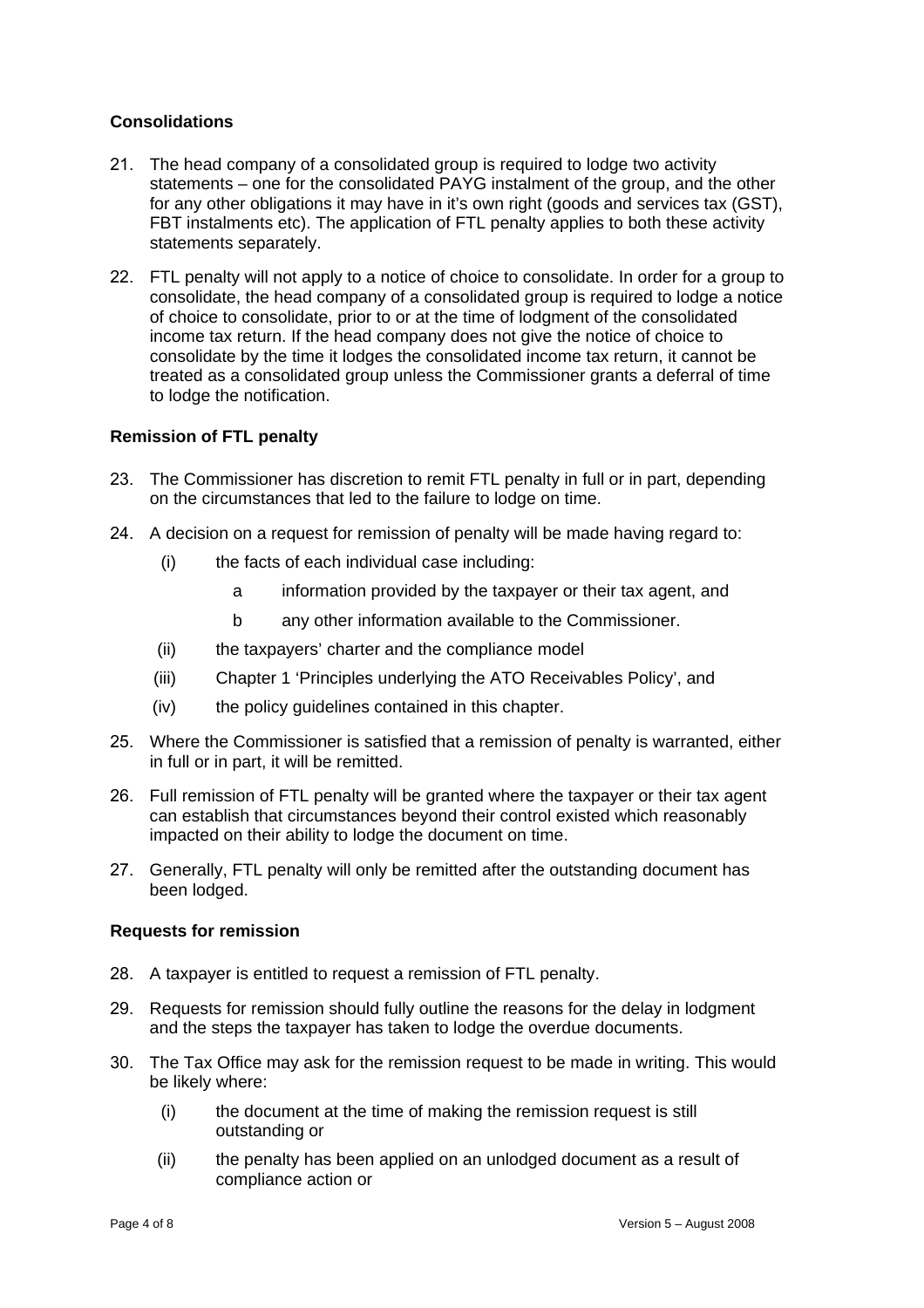- (iii) the information provided verbally does not clearly demonstrate the circumstances which led to the late lodgment, or
- (iv) it is considered necessary in order for the Commissioner to make an informed decision.
- 31. All of the facts put forward by the taxpayer in their request for remission of FTL penalty will be considered, their effect upon late or non-lodgment and any steps taken to alleviate the delay in lodgment.

## **Reasons for remission**

- 32. Remission of FTL penalty will be granted where the delay in lodgment occurred due to **circumstances beyond the control of the taxpayer**.
- 33. Where circumstances beyond one's control do not exist, it may still be appropriate for the Commissioner to remit the FTL penalty, in full or in part, where it would be **fair and reasonable** to do so.

### **Circumstances beyond the control of the taxpayer**

34. A taxpayer (or their tax agent) may be able to demonstrate that the difficulties they are experiencing were due to factors beyond their control and clearly could not be predicted and the taxpayer or their tax agent was not in a position to request further time to lodge.

Such circumstances may include, but are not limited to:

- natural disasters, or
- the serious illness of the taxpayer or their tax agent, if a sole practitioner.

#### **Fair and Reasonable**

- 35. A decision by the Commissioner to remit penalty because it is fair and reasonable must be considered in view of the legislative intent that taxpayers should be liable to a penalty if they lodge late.
- 36. Taxpayers will need to demonstrate that it is fair and reasonable to remit the penalty, having regard to the nature of the specific event or decision.
- 37. A decision to remit penalty must be fair to the taxpayer concerned, and also fair to the whole community. In other words a taxpayer who habitually lodges late or fails to lodge should not be given any undue advantage over those taxpayers who organise their affairs to ensure they can lodge on time.
- 38. For example, a client who has a good compliance history is considered low risk, and it would be fair to remit the penalty.
- 39. It would be inappropriate to remit FTL penalty:
	- (i) as an inducement to encourage payment of debts
	- (ii) to finalise a case where the Tax Office has not attempted to collect outstanding amounts, or
	- (iii) where the reasons provided by the taxpayer are only remotely linked to the late or non-lodgment.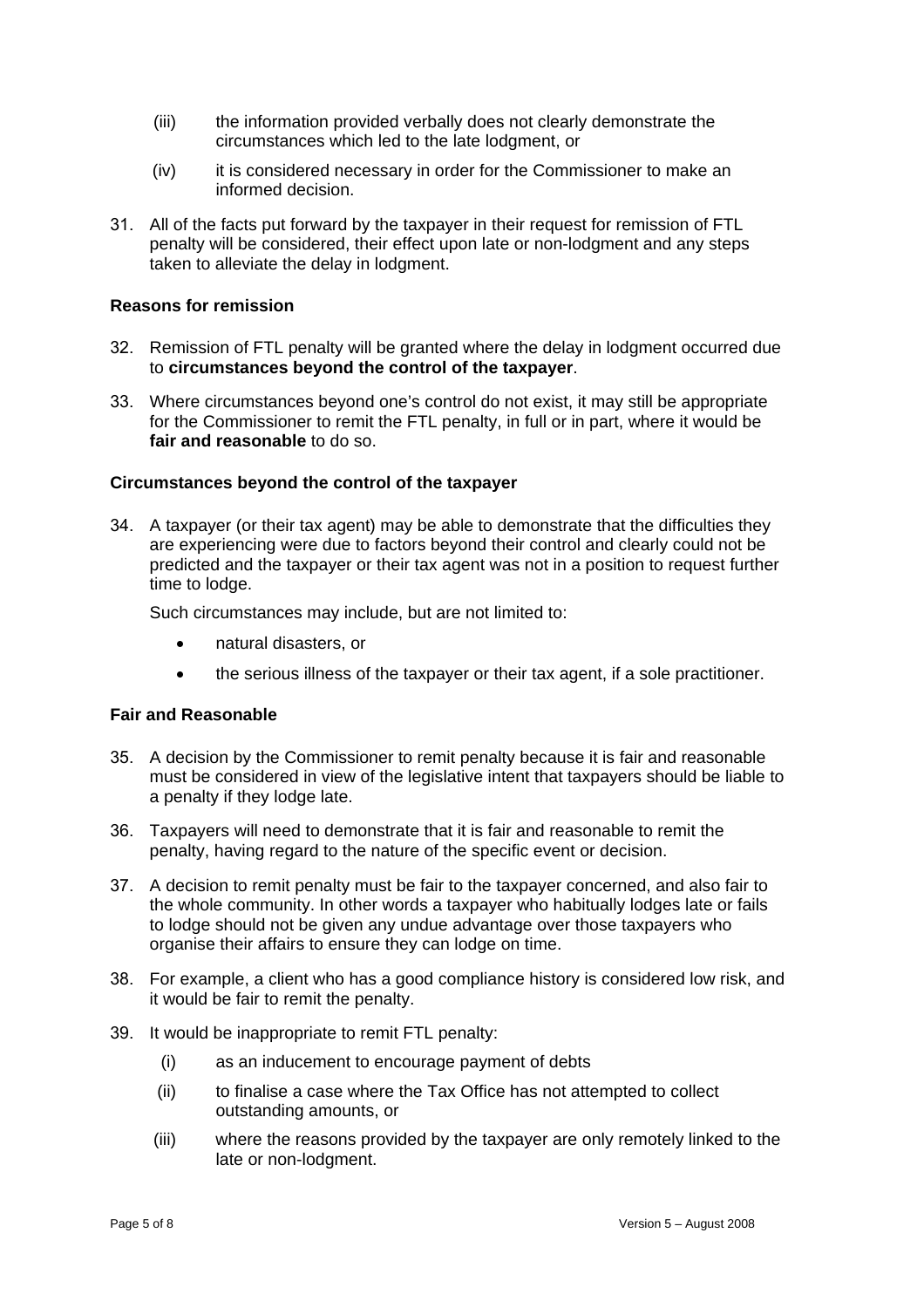40. General reasons such as adverse business conditions affecting an industry or general economic downturn would not be an acceptable basis for remission as these factors are more likely to affect ability to pay and prevail across the whole community. Taxpayers would need to demonstrate that such factors had specific impacts on their ability to lodge before they could be considered as sufficient to warrant remission of the FTL penalty.

## **Objection and Appeal Provisions**

- 41. Where the Commissioner decides not to remit an amount of FTL penalty, either in part or in full, the taxpayer must be advised in writing, of the decision, the reasons for the decision, and their objection rights.
- 42. An objection may be made if the Commissioner has refused, to any extent, to remit a penalty amount and the penalty amount that remains payable after the refusal is more than 2 penalty units.
- 43. If a taxpayer is dissatisfied with an objection decision by the Commissioner, the taxpayer may:
	- (i) apply to the **Administrative Appeals Tribunal (AAT)** for review of the objection decision – an application to the AAT is required to be lodged within 60 days of service of the notice of the objection decision on the taxpayer (an application fee is payable). The taxpayer may apply for an extension of time if it is required, or
	- (ii) appeal to the **Federal Court** against the objection decision an appeal to the Federal Court is required to be lodged within 60 days of service of the notice of the objection decision on the taxpayer. Generally, a filing fee, a setting down fee and a daily hearing fee are payable. There is no provision for an extension of time when lodging an appeal with the Federal Court.
- 44. Where a decision not to remit a penalty cannot be reviewed by objection (that is, the amount of penalty that remains payable after the refusal to remit is 2 penalty units or less) the taxpayer may seek a review of the decision under the *Administrative Decisions (Judicial Review) Act 1977*.

# **TERMS USED**

Activity statement – a form that allows the taxpayer or representative to report obligations for GST, luxury car tax (LCT), wine equalisation tax (WET), PAYG withholding, PAYG instalments, FBT instalments and fuel tax credits (FTC)

Approved form – a form that has been approved by the Commissioner as acceptable to provide information required by the Tax Office. An example of an approved form is any income tax return or activity statement. Law Administration Practice Statement PS LA 2005/19 outlines how a form becomes an approved form and what is required to be in it

Base Penalty Amount – takes the meaning set out in subsection 286-80(2) of Schedule 1 to the TAA. It is imposed for each period of 28 days or part thereof that an approved form remains outstanding after its due date for lodgment (up to a maximum of 5 penalty units)

Business activity statement – a personalised form lodged by those taxpayers who have an obligation to lodge an activity statement and have a GST role as well as other obligations such as WET, LCT, PAYG instalments, PAYG withholding, FBT instalments and FTC. A BAS must be lodged with the Tax Office for each tax period.